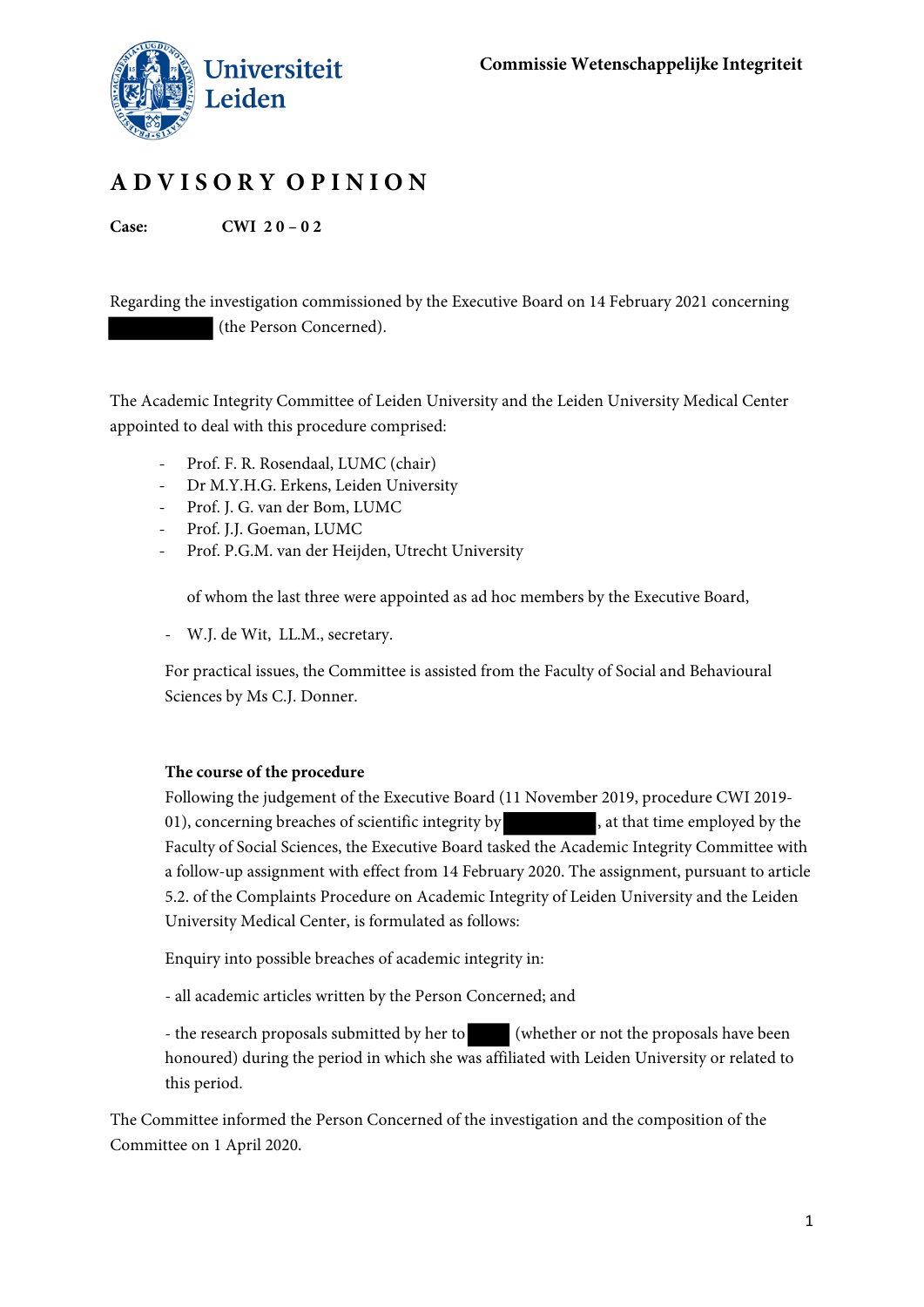On 23 June 2021, the findings of the Committee, set out in a draft advisory opinion, were forwarded to the Person Concerned. The Person Concerned was given the opportunity to respond to the findings and conclusions of the Committee.

In a letter of 26 July 2021, the Person Concerned submitted a response which did not contain any substantive arguments. The Committee subsequently formulated its definitive Advisory Opinion.

# **I. Academic articles**

# **Procedure**

The Committee drew up a list of all the publications by , restricting itself to those based on data collected in Leiden. In order to arrive at a definitive assessment, in each case a number of different sources besides the publication itself were sought, namely: the raw data or analysis files, the protocol as submitted to the Psychology Ethics Committee (CEP) and student theses, where applicable. The work proceeded more slowly than anticipated due to two circumstances. Firstly, there did not appear to be any systematic archiving of these sources, so that information – in particular the data files – could only be accessed via individual staff members, while a protocol was not available at the CEP in all cases, and it was not always clear whether the publications included student theses and if so which ones. A second important limitation was the Covid 19 epidemic, which restricted access to the institute. Although the Committee initially intended to examine all articles that met the conditions mentioned above, it became apparent in the course of the enquiry that obtaining the necessary information regarding the older articles was taking up a disproportionate amount of effort. As the Committee regarded it as the primary objective to correct where necessary the literature that is most relevant for recent publications, the decision was taken to limit the activities to publications after 2015, for which the relevant information could be obtained.

The Committee studied empirical articles together with underlying information such as the applications to the CEP, bachelor's and master's theses, internship reports and (raw) datasets where these were available. This working method is in line with the method previously used to assess two articles; in its report of 11 November 2019, the Academic Integrity Committee advised that these two articles should be withdrawn (



On the basis of the findings, the Committee made a judgement for each article, indicated below as 'Green' and 'Red'.

Sources available to the Committee were:

- all Leiden articles with as author or co-author,
- all CEP applications with as lead submitter,
- theses (from 2014) with as first supervisor.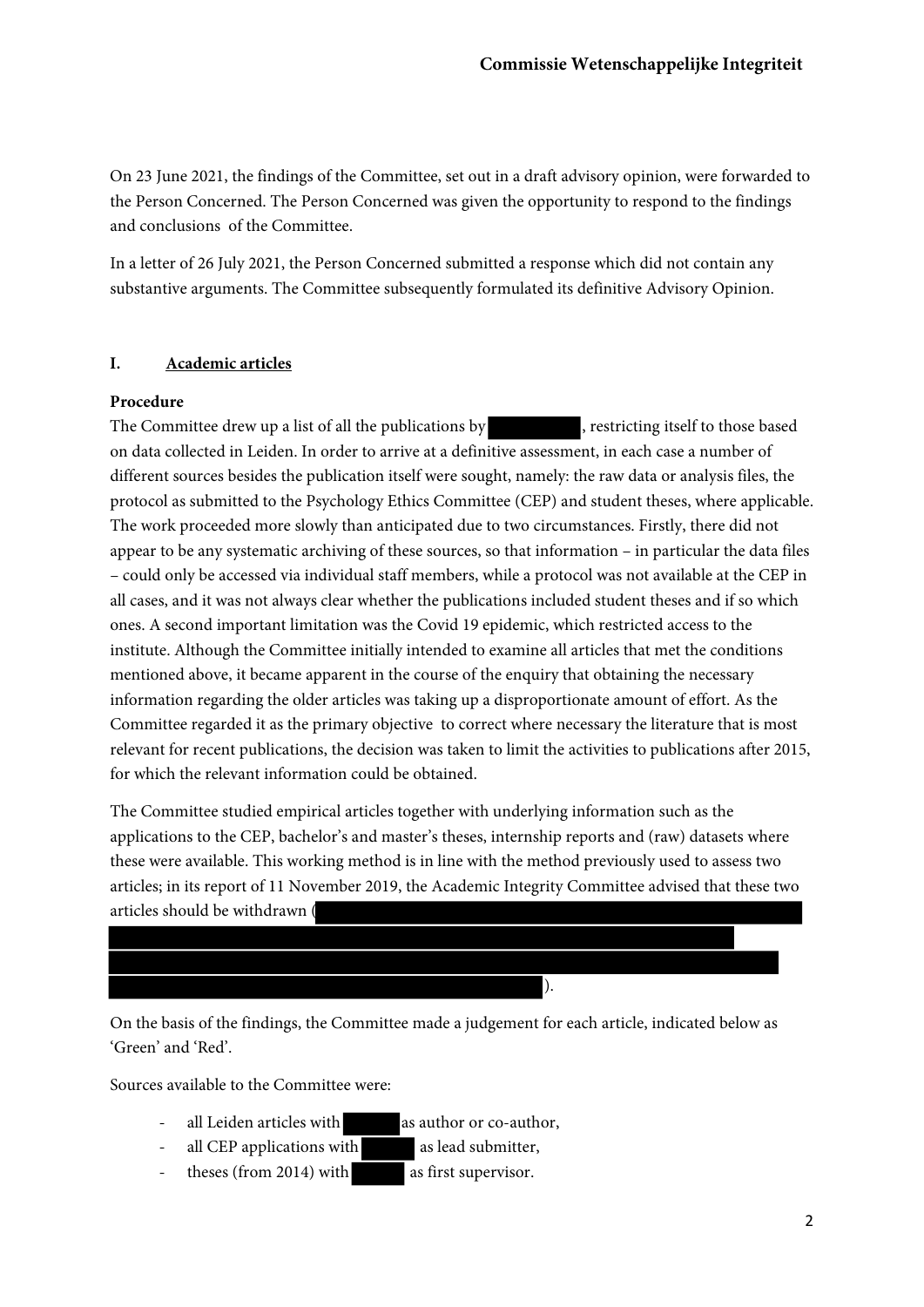# **General findings**

It proved impossible to find a corresponding CEP protocol for a large proportion of the articles. This was due to:

- the use of so-called *umbrella protocols*, where one CEP protocol formed the basis for various studies and articles;
- uncertainty whether a protocol was submitted;
- a lack of any visible relationship between the time, authors, title of the article and the title of the CEP protocol.

For a large number of publications, no corresponding thesis or internship report was found, presumably in part because students were not involved in the data collection for all the research activities. For the articles where discrepancies were discovered on the basis of a comparison of the article with an available CEP protocol, thesis or internship report, or this was considered necessary for some other reason, data files were sought, and where these were available, they were used for further evaluation.

An initial finding is that for a substantial number of articles data points, in the sense of all data from a number of test subjects, were omitted from the publication without justification, or without even being reported. In some cases this related to the data of only a small number of test subjects, but often it related to a larger number. Moreover, in a number of cases, the Committee came to the conclusion that the data were treated selectively, which means that the conclusion drawn in the article differed from the conclusion that would have been justified on the grounds of all the data.

The Committee questioned whether it would have been acceptable in the field of Psychology to omit data, in particular where the data related to 'outliers', in other words measurements that differ largely from the average. This is not the case, and the prevailing norm is specifically that any omissions of data or subjects must always be justified. In addition, deviations were regularly found between the CEP protocol, data files and the publication with regard to the research design; this means that the design as described in the CEP protocol either was not followed, or the research was carried out in line with the protocol, but nonetheless only certain measurements and results were reported in the article.

#### **Method**

The Faculty of Social and Behavioural Sciences (FSW) drew up from various sources a list of Leiden publications by and arrived at 174 unique publications. Of these 174 articles, in the first instance 53 articles were identified for investigation. For these articles, available information in the form of protocols for the Ethics Committee (CEP), theses, internship reports and comments from FSW was sought. The articles were then assessed. As new information became available, this was made available to the Committee.

The Committee jointly determined the working method. Two Committee members (Van der Bom and Goeman) then individually studied and assessed the available information in a first round. During meetings of the full Committee, the findings were discussed in order to arrive at a shared judgement.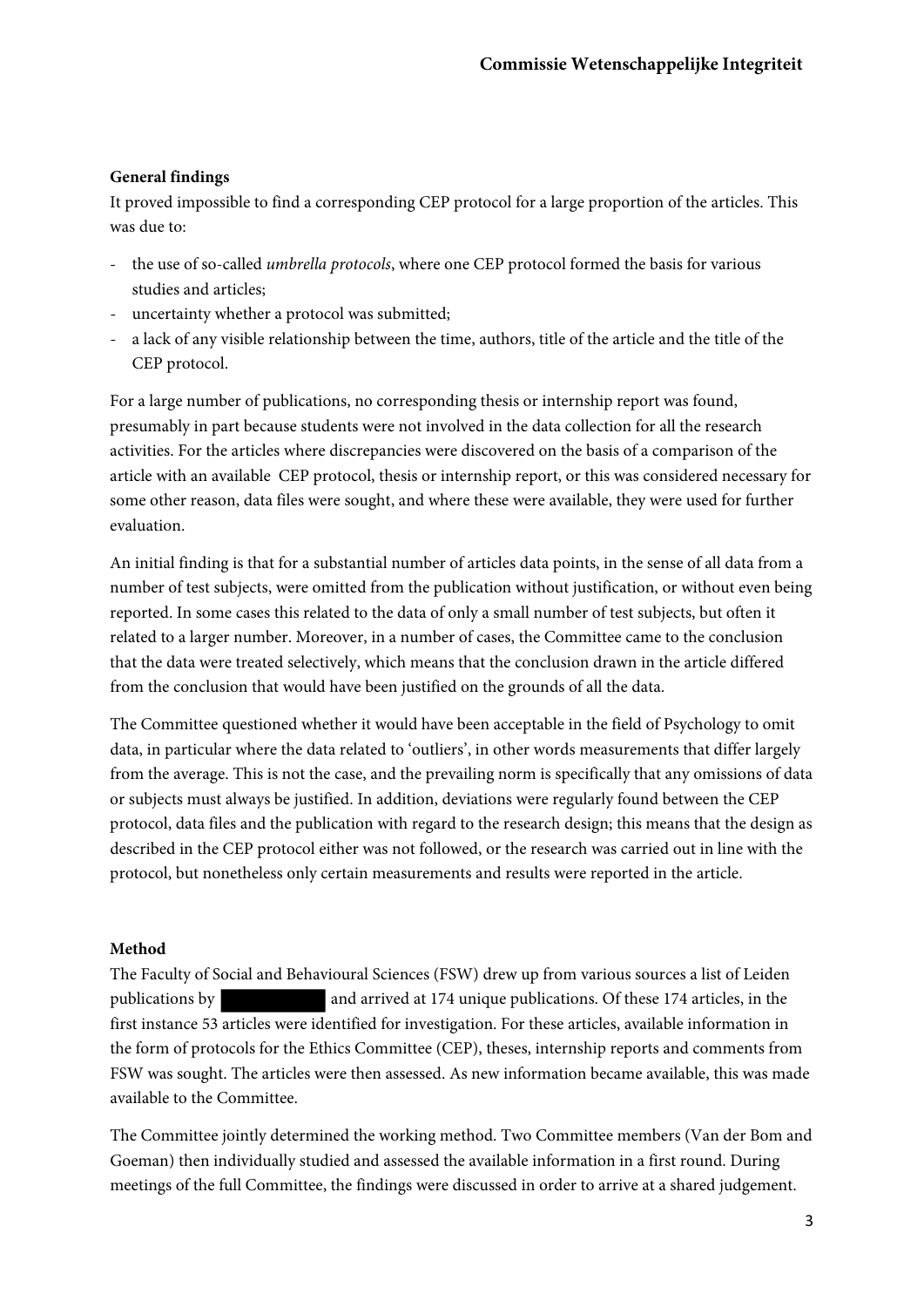The aim was to reach a judgement of 'Green' (based on the available information, no indications of malpractice were found) or 'Red' if evidence of malpractice was found (such as changes in the research design, subsequently adding a control group, omitting data points without justification). After an initial screening, files of raw datasets were requested from the co-authors. This led to a final assessment in the categories mentioned. The articles qualified as 'Red' were classified into those where withdrawal of the article was indicated, and those where it was considered necessary to consult with the editorial staff of the journal in which the article was published, in order to decide on withdrawal or a corrigendum.

The first category comprises articles where the Committee concluded that the malpractices were such that it was either evident that the conclusions of the article were incorrect, or that this was likely, and the second category comprises malpractices that could weaken the conclusions and where the reader should at least be informed of this.

## **Articles assessed as Red**

Of the 53 articles, the following articles have been assessed as 'Red', for one or more of the following reasons:

A. Discrepancy between the number of test persons in the raw data and the number reported without this being justified (the number of test subjects omitted varied from 1 to 22);

B. A control group was added later;

C. The research design was changed after the CEP protocol or after the data was collected, and measurements were omitted from the article.

For the following seven articles, the manipulations were of such a serious nature that the advice is to request the relevant journals to withdraw these articles.

1.

Twenty-one test subjects were removed who as a group did not show any positive association, and there is a large discrepancy between the number of test persons described in the article and the number of individuals actually tested (40 vs 61).

2.

The research design reported is substantially different from that in the protocol, a control group has been added and important data and test subjects were omitted.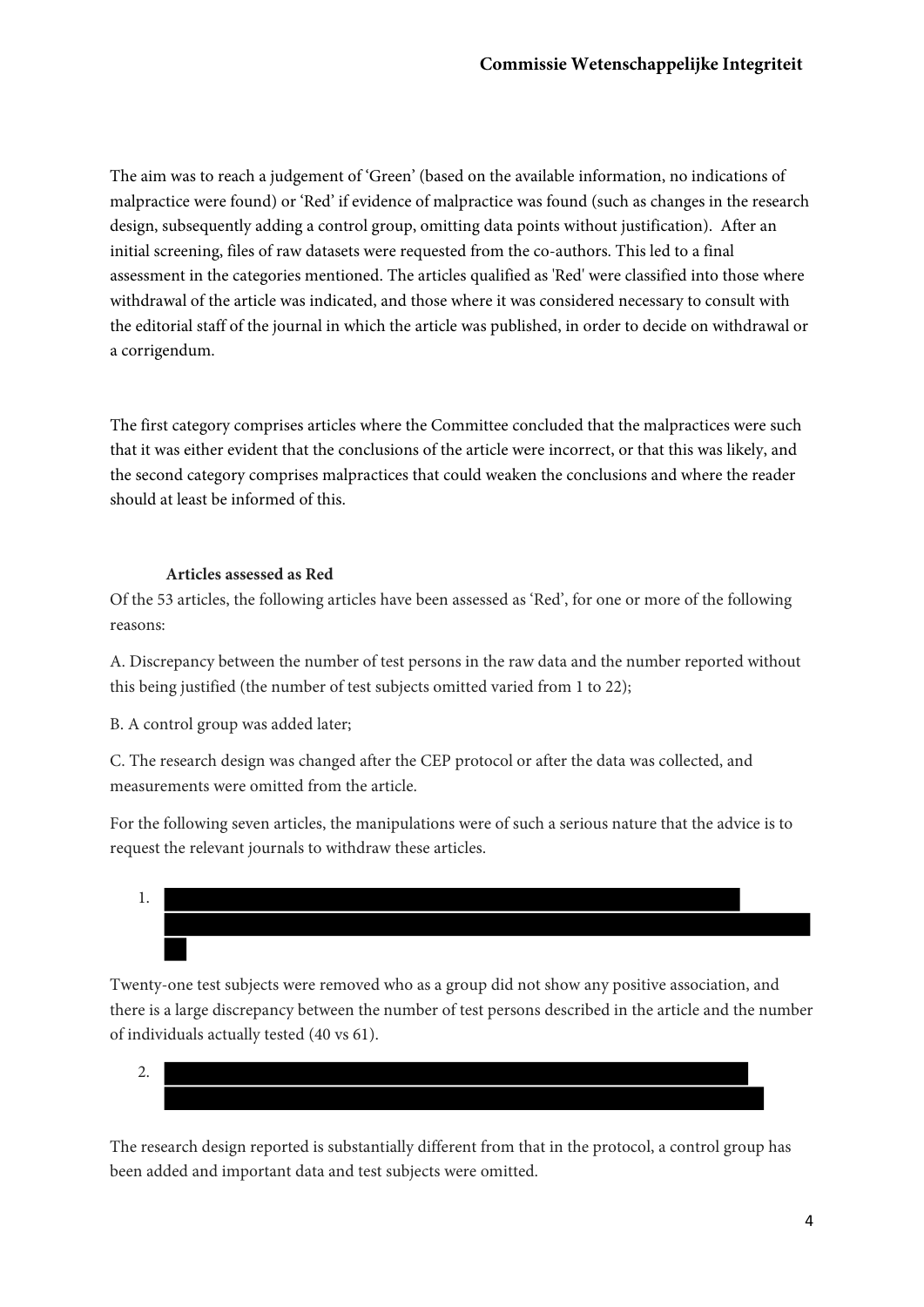

The research design was a cross-over design, while the research was reported as a parallel-arm study. Seven test subjects have also been omitted.

4.

Sixteen test subjects were omitted.



Sixteen test persons were omitted, who are described in one of the files as the "best 30 subjects". Moreover, the original cross-over design was not followed.



Twelve test subjects were omitted from the published article.



Data from two groups studied, with a different result than assumed, were omitted from the publication. At least 49 subjects were omitted.

In the case of the following eight articles, it was not evident to the Committee that the manipulations had influenced the results and conclusions of the article. The manipulations are nonetheless such that the journal editors should be advised so that they can decide either how the readers should be informed or to retract the articles.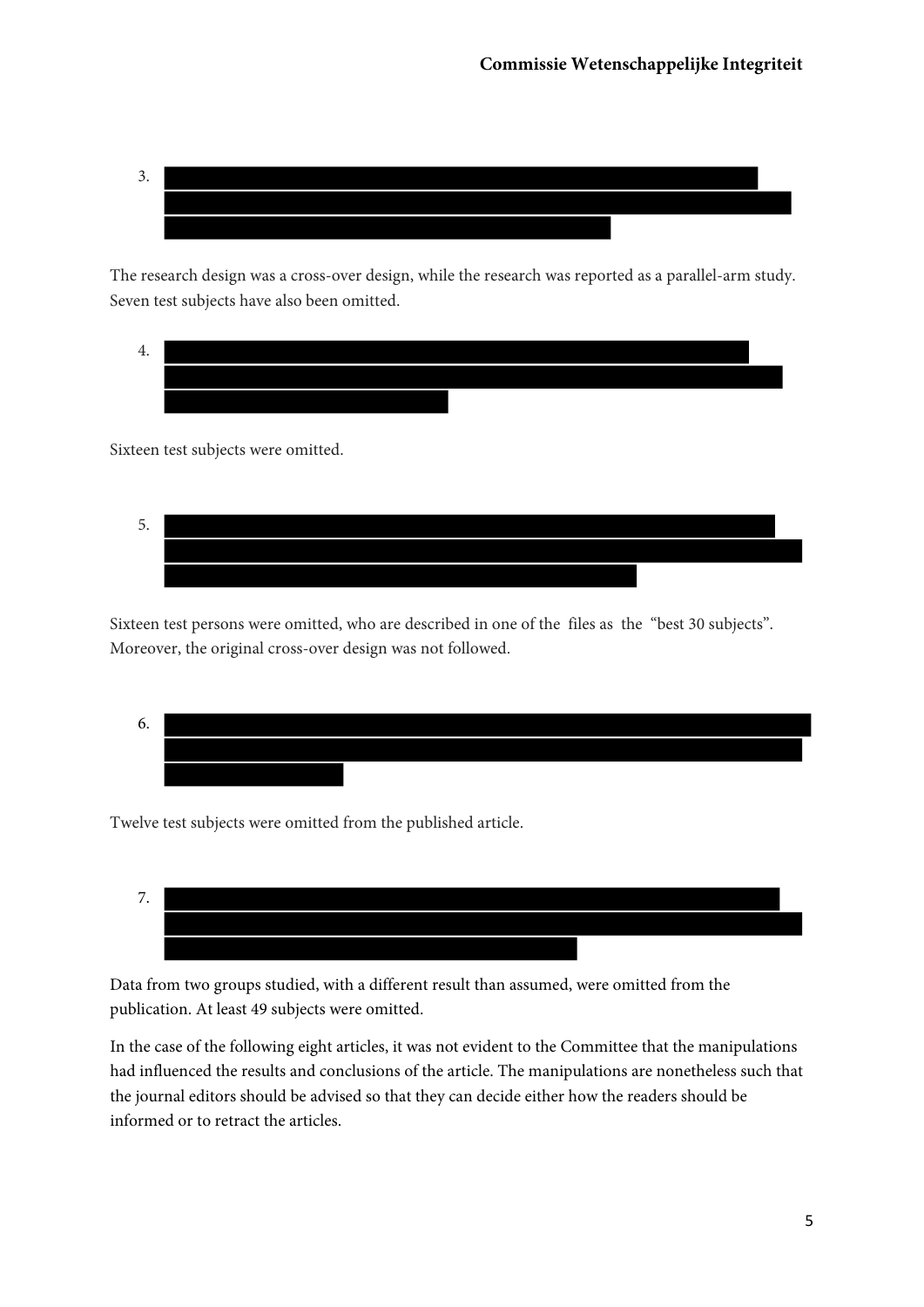

A number of test subjects were omitted, and a control group was added post hoc.

2.

Six test subjects were removed from the analysis.

$$
\begin{array}{c}\n3. \\
\hline\n\end{array}
$$

At least 12 test subjects were omitted.

4.

Sixteen test subjects were omitted.

$$
\begin{array}{c}\n5. \\
\hline\n\end{array}
$$

Two test subjects were omitted.



Three test subjects were omitted in the published article.

$$
\overline{\phantom{a}}\qquad \qquad
$$

There are discrepancies between the number of test subjects in data files and the article.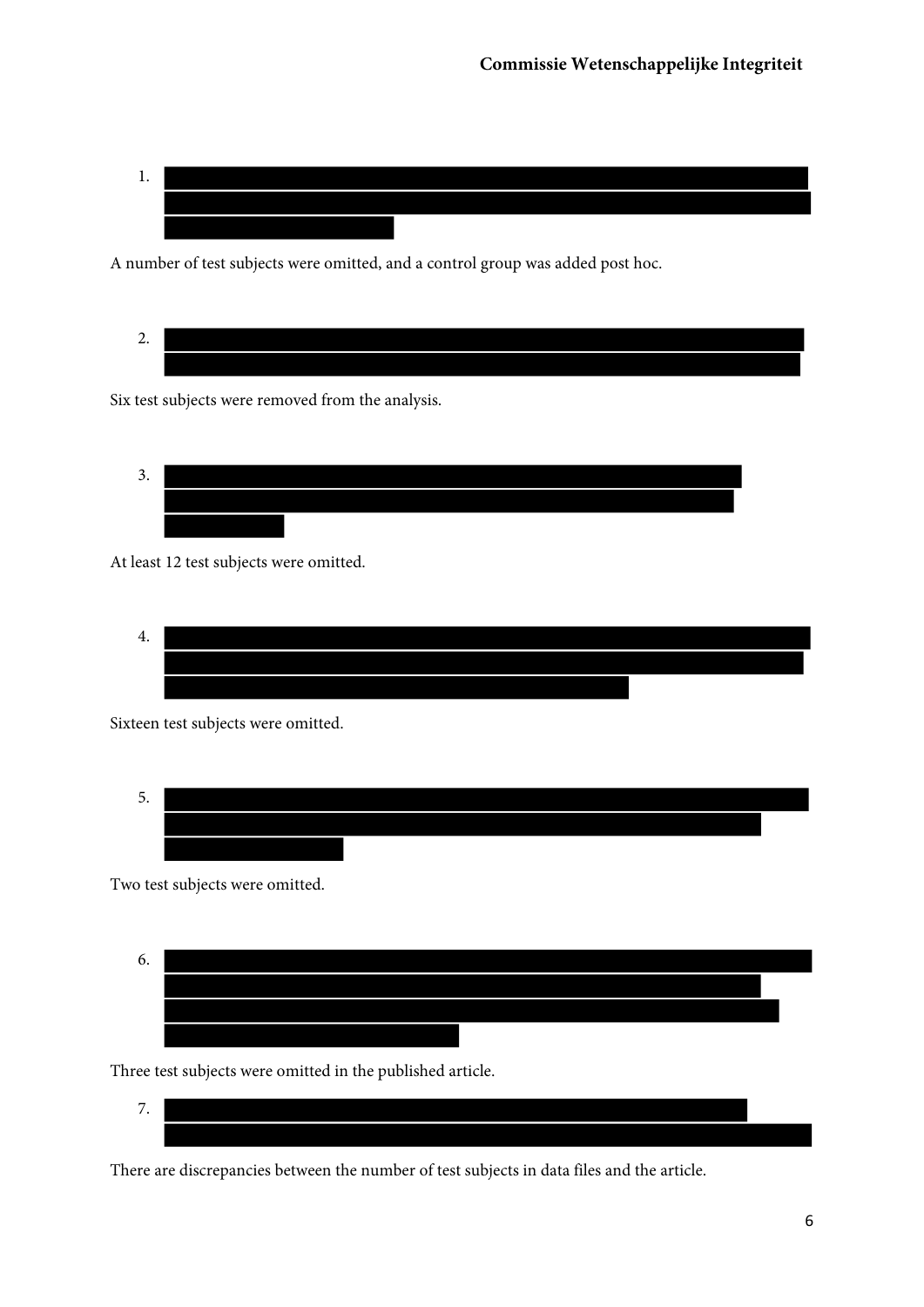

There has been a deviation from the original design, a crossover study, where the comparison between the groups was published, and thus half of the measurements were omitted. The data files do not allow the number of subjects omitted to be traced, and more genetic variations were measured than reported.

# **Articles assessed as Green**

Of the 53 articles, the following articles have been assessed as Green since no indications were found for discrepancies on the basis of the available data.

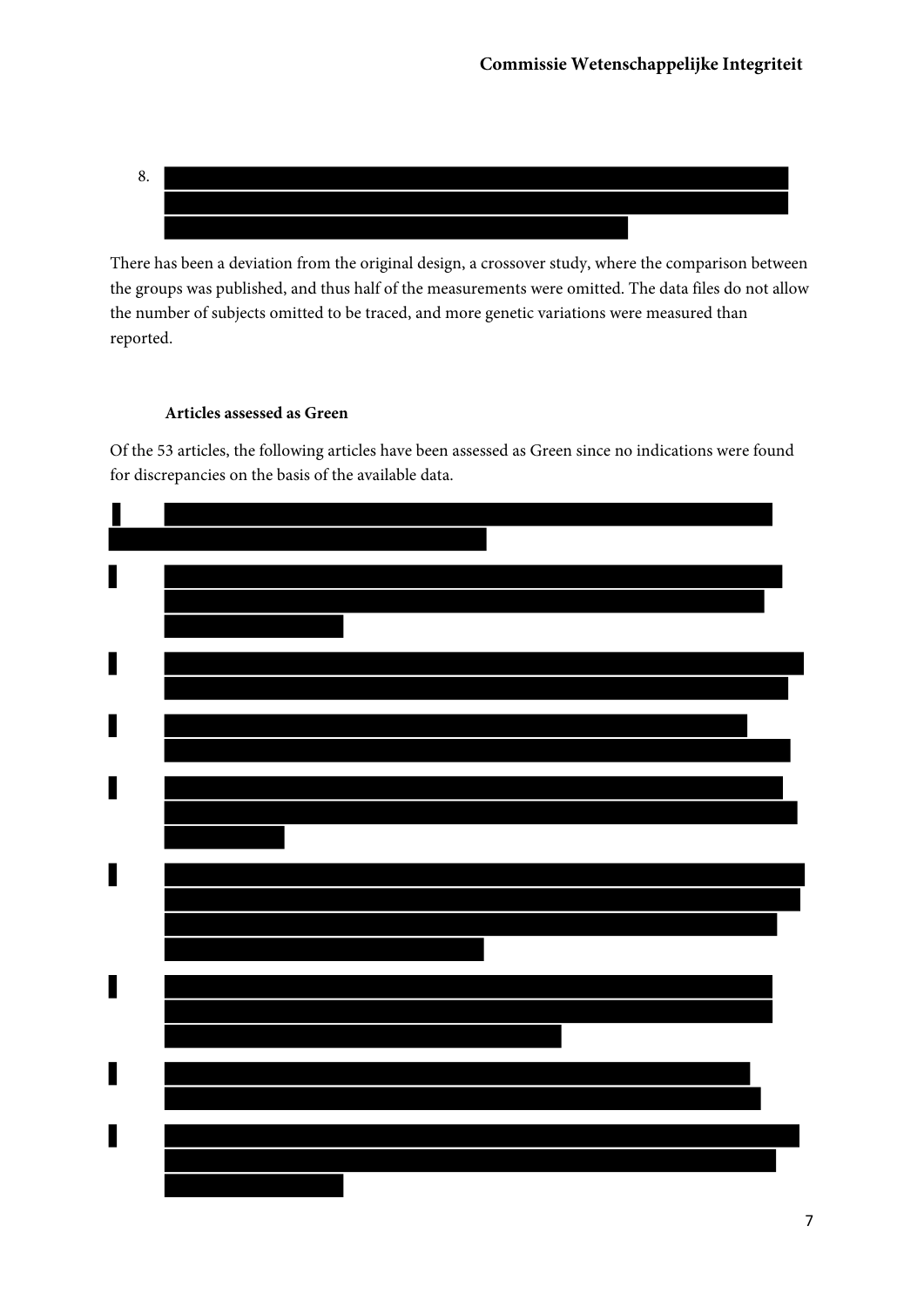

Finally, 27 articles were not examined for the following reasons:

- Publication year in or before 2015
- No additional information was found
- Datasets were not available or studies were not done abroad by persons other than the Person Concerned
- There was no direct indication for study based on information from FSW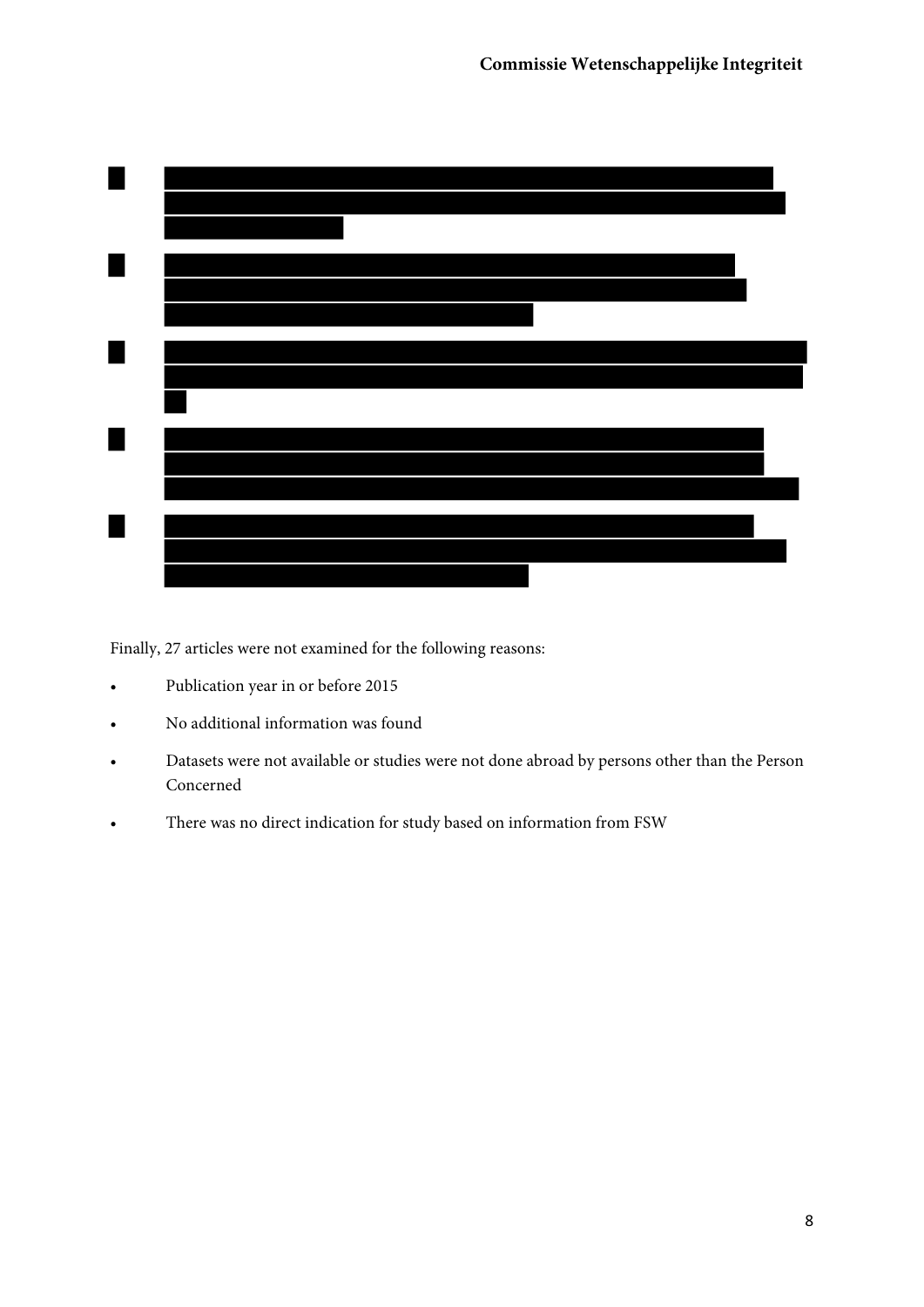## **II. Grant applications submitted to**

# **Method**

The Committee received the subsidy applications from the Faculty of Social and Behavioural Sciences and from . Since three grant applications submitted in the course of the earlier investigation into infringement of scientific integrity by had shown that results of research that had not been carried out were presented as preliminary results, this was a particular concern. This was examined by looking for results of obviously extensive research for which no results could be found in the published literature. The two previously investigated applications are mentioned below (as nrs. 2 and 3) but were not investigated again.

The relevant grant applications are mentioned below:



# **Findings**

1.

This application was honoured. In the application there was no reference to preliminary results, nor to one study published earlier

). This concerns a small study in which 26 test subjects carried out a simple test. Although it is not possible to verify the original research data, there is no reason to assume that malpractices took place, in particular because, in contrast to the findings in the applications where malpractice was demonstrated, this was a modest investigation in terms of its design and implementation.

2.

This application, which was honoured, was already examined in 2019, and it was established that nonexistent research results were presented as 'preliminary results'.

3.

This application, which was not honoured, was already examined in 2019, and it was established that non-existent research results were presented as 'preliminary results'.

#### **Judgement**

No malpractices were established in applications submitted by , apart from those that were reported in the advisory report of the Academic Integrity Committee in 2019.